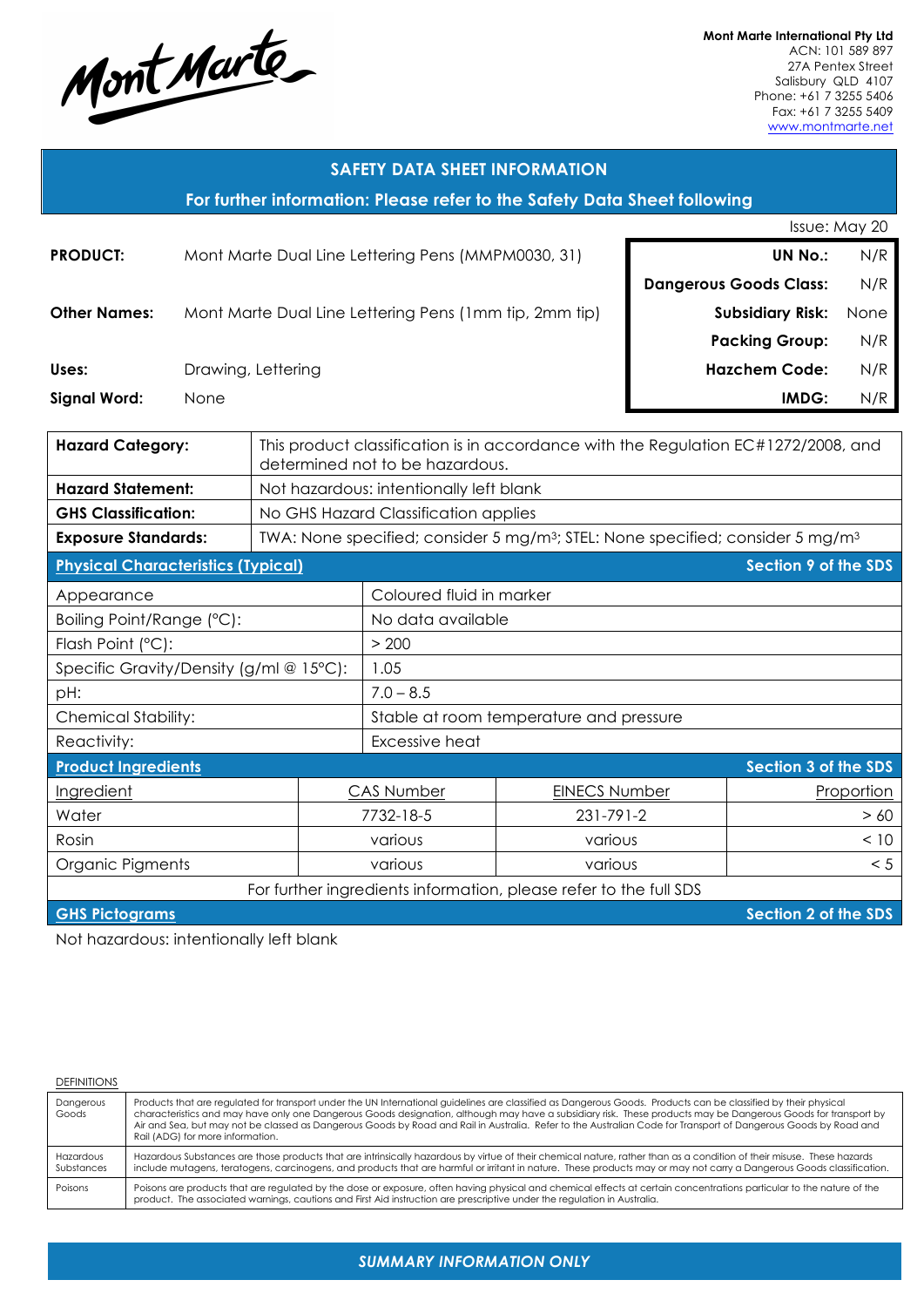

# *1. IDENTIFICATION*

| <b>Product Name:</b>    | Mont Marte Dual Line Lettering Pens (MMPM0030, 31)     |
|-------------------------|--------------------------------------------------------|
| <b>Other Names:</b>     | Mont Marte Dual Line Lettering Pens (1mm tip, 2mm tip) |
| <b>Chemical Family:</b> | Drawing, colouring media                               |
| Molecular Formula:      | <b>Mixtures</b>                                        |
| <b>Recommended Use:</b> | Drawing, Lettering                                     |
| Supplier:               | Mont Marte International Pty Ltd.                      |
| ACN:                    | 101 589 897                                            |
| <b>Address:</b>         | PO BOX 303, SALISBURY QLD 4107 Australia               |
| Telephone:              | +61 7 3255 5406 (During office hours: 9am – 5pm)       |
| Fax:                    | +61 7 3255 5409                                        |
| <b>Emergency Phone:</b> | CHEMCALL®: + 64 4 917 9888                             |
| All other inquiries:    | www.montmarte.net                                      |
|                         |                                                        |

# *2. HAZARDS IDENTIFICATION*

### **Hazard Category**

This product classification is in accordance with the Regulation EC#1272/2008, and determined not to be hazardous.

#### **GHS Classification**

No GHS Hazard Classification applies

#### **GHS Pictograms**

Not hazardous: intentionally left blank

#### **Hazard Statement**

Not hazardous: intentionally left blank

### **Hazard Statements**

Not hazardous: intentionally left blank

#### **Precautionary Statements**

Not hazardous: intentionally left blank

## **Dangerous Goods Classification** N/R

### **Signal Word** None

Supplemental Hazard information (EU)<sup>58</sup>: Not applicable.

| 3. COMPOSITION: Information on Ingredients |                   |                  |                    |  |
|--------------------------------------------|-------------------|------------------|--------------------|--|
| <b>Chemical Ingredient</b>                 | <b>CAS Number</b> | <b>EC Number</b> | Proportion (% v/v) |  |
| Water                                      | 7732-18-5         | 231-791-2        | > 60               |  |
| Rosin                                      | various           | various          | < 10               |  |
| Organic Pigments                           | various           | various          | < 5                |  |
| Aluminium (stabilised)                     | 7429-90-5         | 213-791-2        | < 5                |  |

# *4. FIRST AID MEASURES*

### **For advice, contact Poisons Centre https://poisoncentres.echa.europa.eu or your local doctor.**

# **Ingestion**

If swallowed, give water to drink. If patient feels unwell, seek medical advice.

# **Eye Contact**

Flush eyes with large amounts of water until irritation subsides. If irritation persists, seek medical advice.

# **Skin Contact**

Wash off skin with soap and cold water. If irritation or other symptoms develop, seek medical advice.

# **Inhalation**

If exposed, remove to fresh air and keep at rest. If unwell, seek medical advice.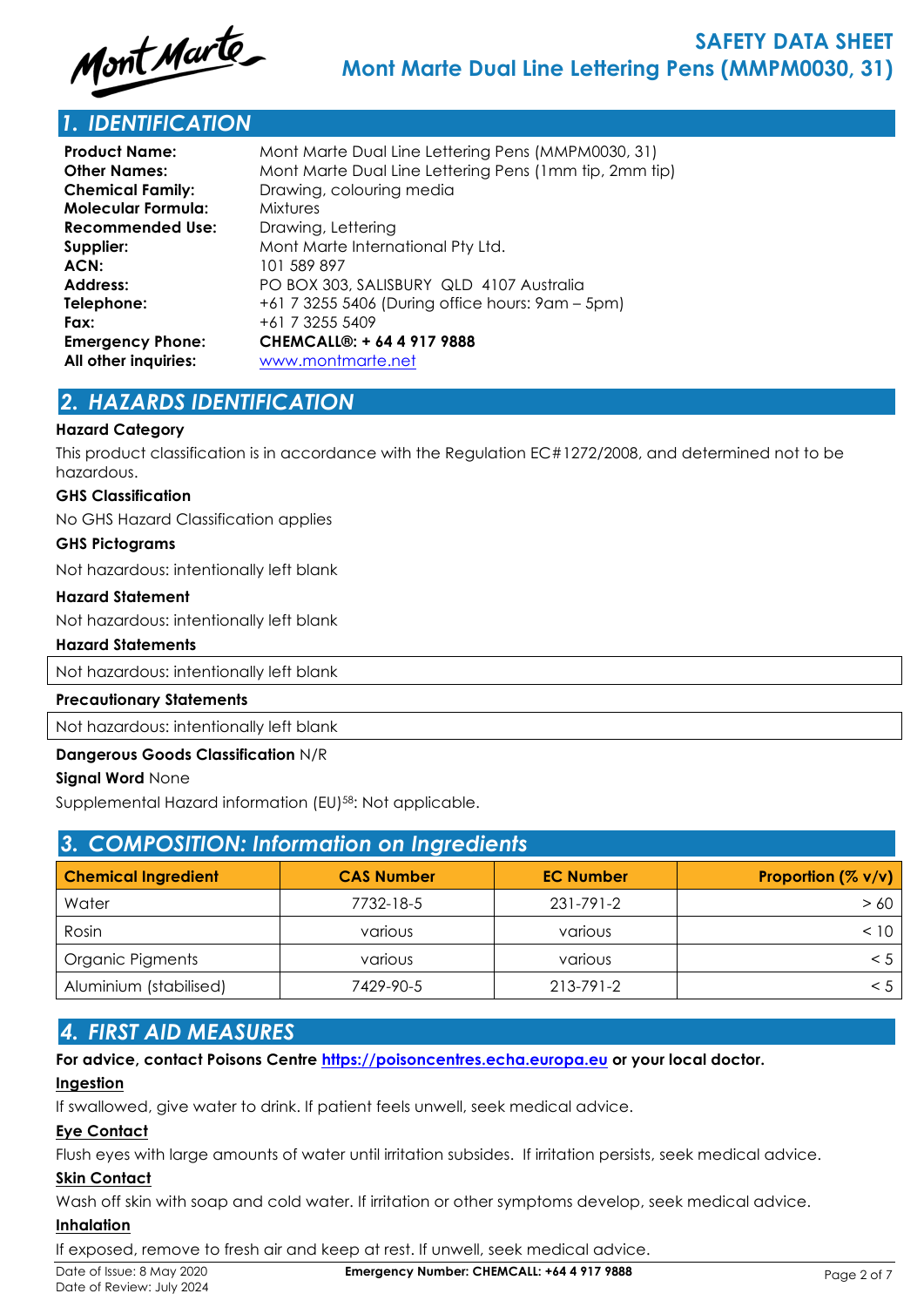Mont Marte

## **First Aid Facilities**

Access to clean, cold water.

# **Medical Attention**

Treat according to symptoms. There are no narcotic effects with this product.

# *5. FIRE FIGHTING MEASURES*

This product is unlikely to pose a combustion risk, nor provide a significant 'fuel' hazard. If possible, segregate the product from the source of the fire, if safe to do so. Allow trained personnel to attend a fire in progress providing fire fighters with this Safety Data Sheet. Prevent extinguishing media from escaping to drains and waterways.

## **Suitable Extinguishing Media**

(For large volume fires.) Alcohol resistant foam, water spray or fine spray mist.

### **Hazards from combustion products**

Carbon monoxide, carbon dioxide, and other organic material

## **Precautions for fire fighters and special protective equipment**

Fully self-contained breathing apparatus

### **Hazchem Code**

N/R

# *6. ACCIDENTAL RELEASE MEASURES*

## **Emergency Procedures**

This product is supplied in small quantities; however, if stored with large quantities of similar packaged product, consider the following action:

- Prevent product from escaping to drains and waterways;
- Contain leaking packaging in a suitable receptacle;
- Prevent vapours or fumes from building up in confined areas;
- Ensure that drain valves are closed at all times (in case of use with fire fighting liquid/foam); and
- Clean up and report spills immediately.

# *7. HANDLING AND STORAGE*

## **Precautions for Safe Handling**

This product is unlikely to present a fire or explosion risk. Under extreme temperatures, this product may burn and decompose, but is unlikely to be a significant fuel source. Vapours in extreme temperatures may be irritating, but are unlikely to pose a significant health risk. Product quantities are usually held as not more than approx. 5 kg.

## **Conditions for Safe Storage**

Store in a cool, dry place away from direct sunlight. Protect containers from physical damage and check regularly for leaks. Avoid release to the environment, store in bunded areas and ensure exit drains are closed.

### **Incompatible Materials**

None established

# *8. EXPOSURE CONTROLS: PERSONAL PROTECTION*

## **National Exposure Standards**

The time weighted average concentration (TWA) for this product is: None specified; consider 5 mg/m3, which means the highest allowable exposure concentration in an eight-hour day for a five-day working week. The short term exposure limit (STEL) is: None specified; consider 5 mg/m3, which is the maximum allowable exposure concentration at any time. Replacing a TWA or STEL value for some products is a Peak Limitation value (Peak): None applies in this case. In addition to the exposure concentrations may be a subsidiary caution in such cases where the product is a skin sensitiser, represented as (Sen), where None applies in this case.

## **Biological Limit Values (BLV)**

No data available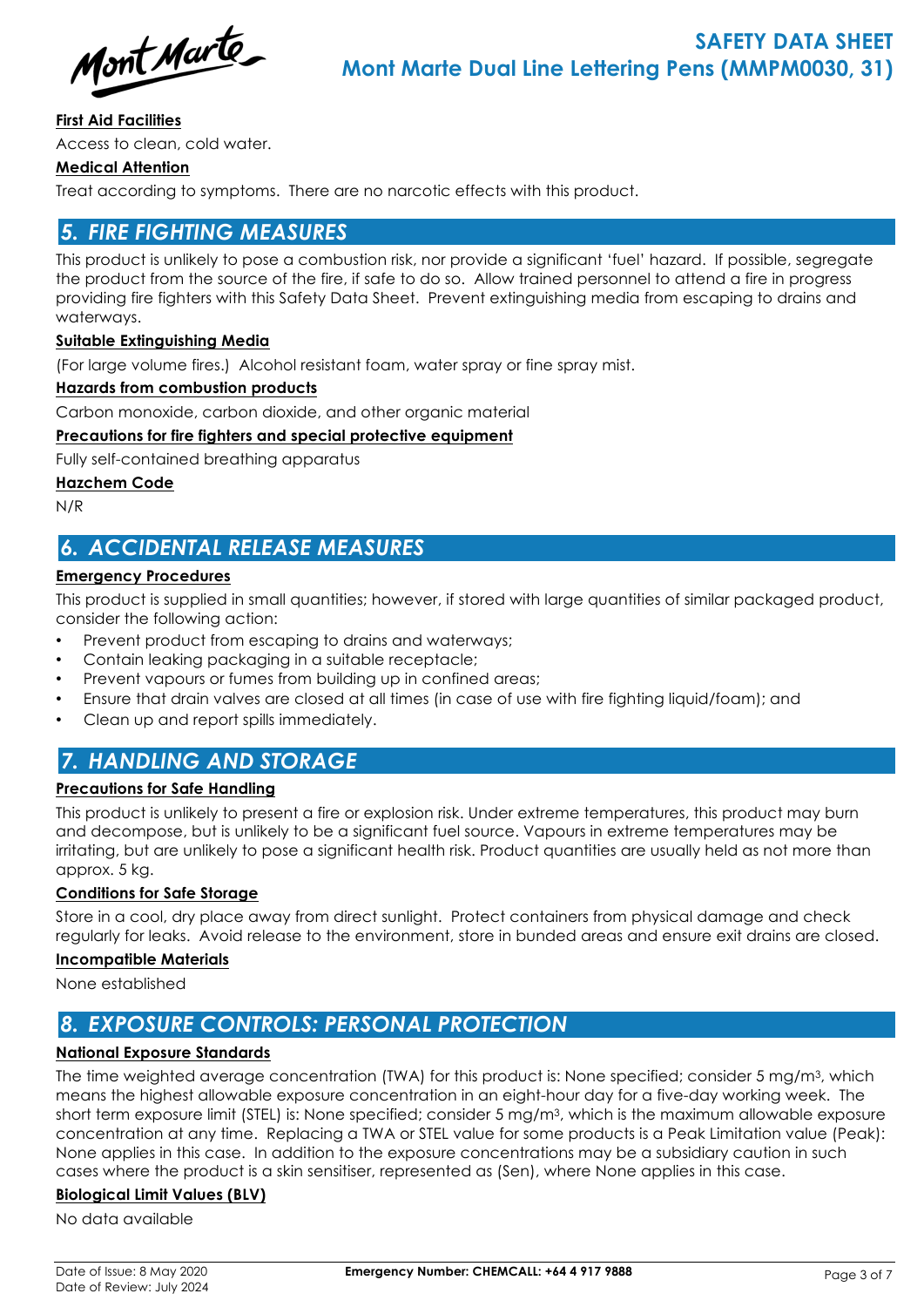

### **Engineering Controls: Ventilation**

The use of local exhaust ventilation is not essential to control process emissions near the source. Laboratory samples can be handled in a fume hood, but are safely managed at open benches. Consider mechanical ventilation of confined spaces. Explosion proof equipment is not required when handling this product.

It is recommended that standard industrial hygiene practices are employed when using this product, e.g. it is recommended to wash hands after using this product, before eating, drinking, or smoking.

#### **Personal Protective Equipment**

**Respiratory Protection:** It is unlikely that vapour concentrations in air may approach or exceed the limits described in the National Exposure Standards; however, it is recommended to use a half-face filter mask to protect from overexposure by inhalation. A type 'A' filter material is considered suitable for this product.

**Eye Protection:** Consider the use of safety glasses when handling this product, as standard industrial hygiene practice; protective eye wear is not essential when using this product.

**Skin/Body Protection:** There is no essential recommended outer-wear required when handling this product. For further information on skin protection, refer to Section 11: Skin Contact effects.

# *9. PHYSICAL AND CHEMICAL PROPERTIES*

| <b>Property</b>            | <b>Unit of measurement</b> | <b>Typical Value</b>     |  |  |
|----------------------------|----------------------------|--------------------------|--|--|
| Appearance                 | None                       | Coloured fluid in marker |  |  |
| <b>Boiling Point/Range</b> | $\rm ^{\circ}C$            | No data available        |  |  |
| Flash Point                | $\rm ^{\circ}C$            | > 200                    |  |  |
| $SG/Density$ (@ 15°C)      | g/ml; kgm-3                | 1.05                     |  |  |
| Vapour Pressure @ 20°C     | kPa                        | No data available        |  |  |
| Vapour Density @ 20°C      | g/ml; kgm-3                | No data available        |  |  |
| Autoignition Temperature   | $\rm ^{\circ}C$            | No data available        |  |  |
| Explosive Limits in Air    | % vol/vol                  | No data available        |  |  |
| Viscosity @ $20^{\circ}$ C | cPs, mPas                  | No data available        |  |  |
| Percent volatiles          | % vol/vol                  | > 70                     |  |  |
| Acidity/alkalinity as pH   | None                       | $7.0 - 8.5$              |  |  |
| Solubility in Water        | g/                         | Soluble                  |  |  |
| Other solvents             | -                          | Alcohols                 |  |  |

The values listed are indicative of this product's physical and chemical properties. A Certificate of Analysis for each product batch can be made available on request.

# *10. STABILITY AND REACTIVITY*

### **Chemical stability**

Stable at room temperature and pressure

#### **Conditions to avoid**

Excessive heat

### **Hazardous decomposition products**

Carbon monoxide, carbon dioxide, other complexes on incomplete burning or oxidation

**Hazardous reactions**

None established

### **Hazardous polymerisation**

Will not occur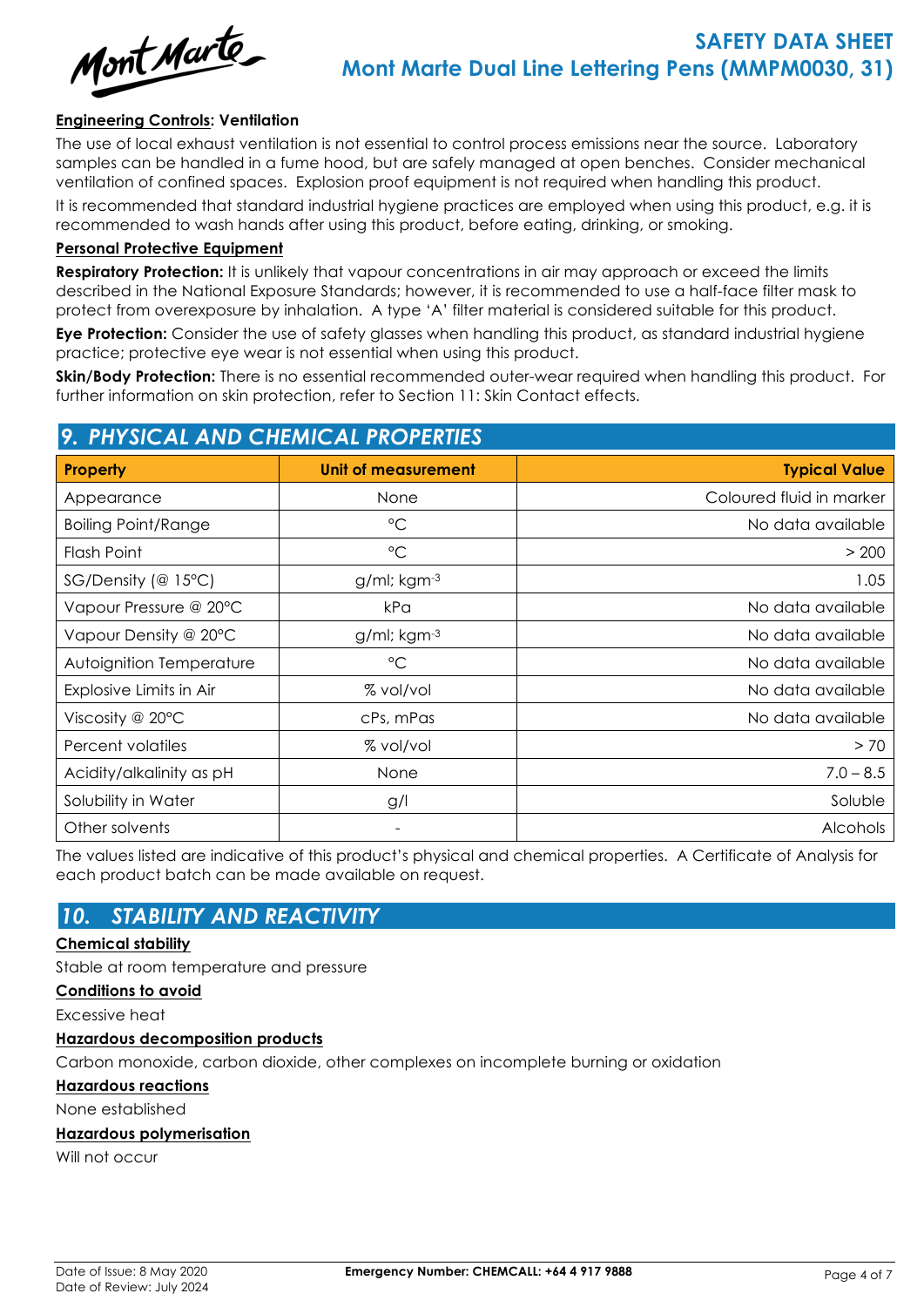

# *11. TOXICOLOGICAL INFORMATION*

## **Acute Effects**

### **Ingestion**

If intentionally misused the product may cause discomfort on swallowing, headaches and nausea; if consumed in a large quantity and may result in gastric disturbance, and vomiting. Do not ingest marker fluid.

## **Eye Contact**

This product is not considered harmful if in contact with eyes or eye tissue. As with any foreign material there may be some discomfort if eye contact occurs, which can be relieved with First Aid.

### **Skin Contact**

This product contains an emolient (moisture capture). There is no known adverse effects with skin contact with this product.

### **Inhalation**

This product does not produce irritating vapours or fumes and is considered to have little effect via inhalation.

## **Chronic Effects**

There are no known chronic effects associated with this product, and it is considered not to be toxic or harmful via standard routes of exposure.

## **Other Health Effects Information**

There are no other health effects predicted with this product.

## **Toxicological Information**

Oral LD50: No data available: consider > 2000 mg/kg Dermal LD50: No data available: consider > 2000 mg/kg

# *12. ECOLOGICAL INFORMATION*

### **Ecotoxicity**

### **Aquatic Toxicity (Acute):**

| Fish Toxicity LC <sub>50</sub> : | No data available; consider > 1000 mg/L |
|----------------------------------|-----------------------------------------|
| Daphnia Magna EC <sub>50</sub> : | No data available; consider > 1000 mg/L |
| Blue-green algae:                | No data available; consider > 1000 mg/L |
| Green algae:                     | No data available; consider > 1000 mg/L |
|                                  |                                         |

### **Aquatic Toxicity (Chronic):**

| Fish Toxicity LC <sub>50</sub> : | No data available; consider > 1000 mg/L |  |
|----------------------------------|-----------------------------------------|--|
| Daphnia Magna EC <sub>50</sub> : | No data available; consider > 1000 mg/L |  |
| Blue-green algae:                | No data available; consider > 1000 mg/L |  |
| Green algae:                     | No data available; consider > 1000 mg/L |  |

Persistence/Biodegradability: This mixture is expected to biodegrade on exposure to light and air.

**Bioaccumulative Potential:** This mixture does not contain any substances that are assessed to be a Persistent, Bioaccumulative and Toxic (PBT) Substance.

**Mobility:** The components of this product are unlikely to be considered an environmental contaminant.

# *13. DISPOSAL CONSIDERATIONS*

### **Disposal Methods**

This product is not considered to pose an environmental threat when dry, and is safe for disposal to landfill. Our company does encourage recycling, and empty packaging is suitable for recycling, recovery or disposal through a suitably qualified or licensed contractor. Care should be taken to ensure compliance with national and local authorities in these instances. Consult the List of Wastes (LoW) for management.

### **Special Precautions**

Dry product is suitable for disposal by landfill; and, it is discouraged to dispose of these products via municipal sewers, drains, natural streams or rivers. Wet product and packaging should be treated and disposed through chemical waste treatment, or considered for use in recycling. There are no specific instructions for recycling this product or its packaging.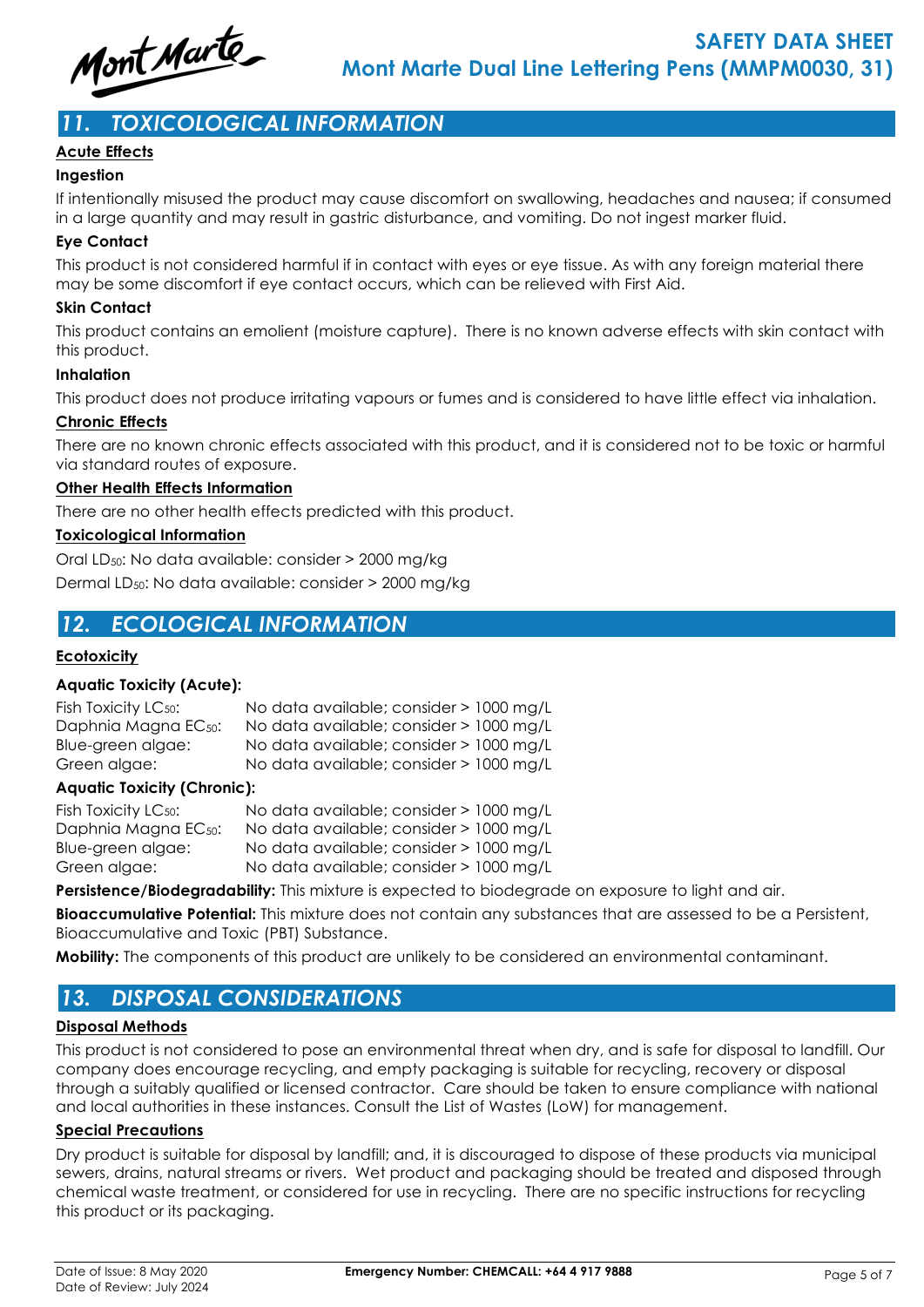

# *14. TRANSPORT INFORMATION*

| <b>Road and Rail Transport</b>        |               | <b>Marine Transport</b>               |               | <b>Air Transport</b>                  |               |
|---------------------------------------|---------------|---------------------------------------|---------------|---------------------------------------|---------------|
| UN No.                                | N/R           | UN No.                                | N/R           | UN No.                                | N/R           |
| <b>Proper Shipping</b><br><b>Name</b> | Drawing media | <b>Proper Shipping</b><br><b>Name</b> | Drawing media | <b>Proper Shipping</b><br><b>Name</b> | Drawing media |
| <b>DG Class</b>                       | N/R           | <b>DG Class</b>                       | N/R           | <b>DG Class</b>                       | N/R           |
| Sub. Risk                             | None          | Sub. Risk                             | None          | Sub. Risk                             | None          |
| <b>Packing Group</b>                  | N/R           | <b>Packing Group</b>                  | N/R           | <b>Packing Group</b>                  | N/R           |
| <b>Hazchem</b>                        | N/R           | <b>Hazchem</b>                        | N/R           | Hazchem                               | N/R           |

### **Dangerous Goods Segregation**

This product is not regulated for transport by Road and Rail.

### **Environmental Hazards**

There are no specific environmental considerations for transport of this product.

### **Special Precautions for Transport**

Transport in bulk according to Annex II of MARPOL and the IBC Code.

# *15. REGULATORY INFORMATION*

**Country/Region:** Australia, Europe, USA, Asia **Inventory:** AICS, ECHA **Status:** Listed **UN Number:** N/R **Dangerous Goods Class:** N/R **Subsidiary Risk:** None **Packing Group:** N/R **Hazchem Code:** N/R **IMDG:** N/R

# *16. OTHER INFORMATION*

**Reasons for Issue:** New product; amalgamated supplier and regulatory updates in all sections

## **Abbreviations:**

AICS: Australian Inventory of Chemical Substances ATE: Acute Toxicity Estimate CAS Number: Chemical Abstracts Number EC: European Chemical identification number ECHA: Classification and Labelling Inventory EINECS: European Inventory of Existing Chemical Substances GESTIS: German Listing of Hazardous Substance by Occupational Limit Values, occupational medicine GHS: Globally Harmonised System IARC: International Agency for Research on Cancer IUCLID: International Uniform Chemical Information Database LC<sub>50</sub>: Lethal Concentration to 50% of sample population LD<sub>50</sub>: Lethal Dose to 50% of sample population LoW: List of Wastes N/A: Not applicable N/R: Non-regulated PEC: Predicted Effect Concentration PNEC: Predicted Non-effect Concentration PPE: Personal Protective Equipment